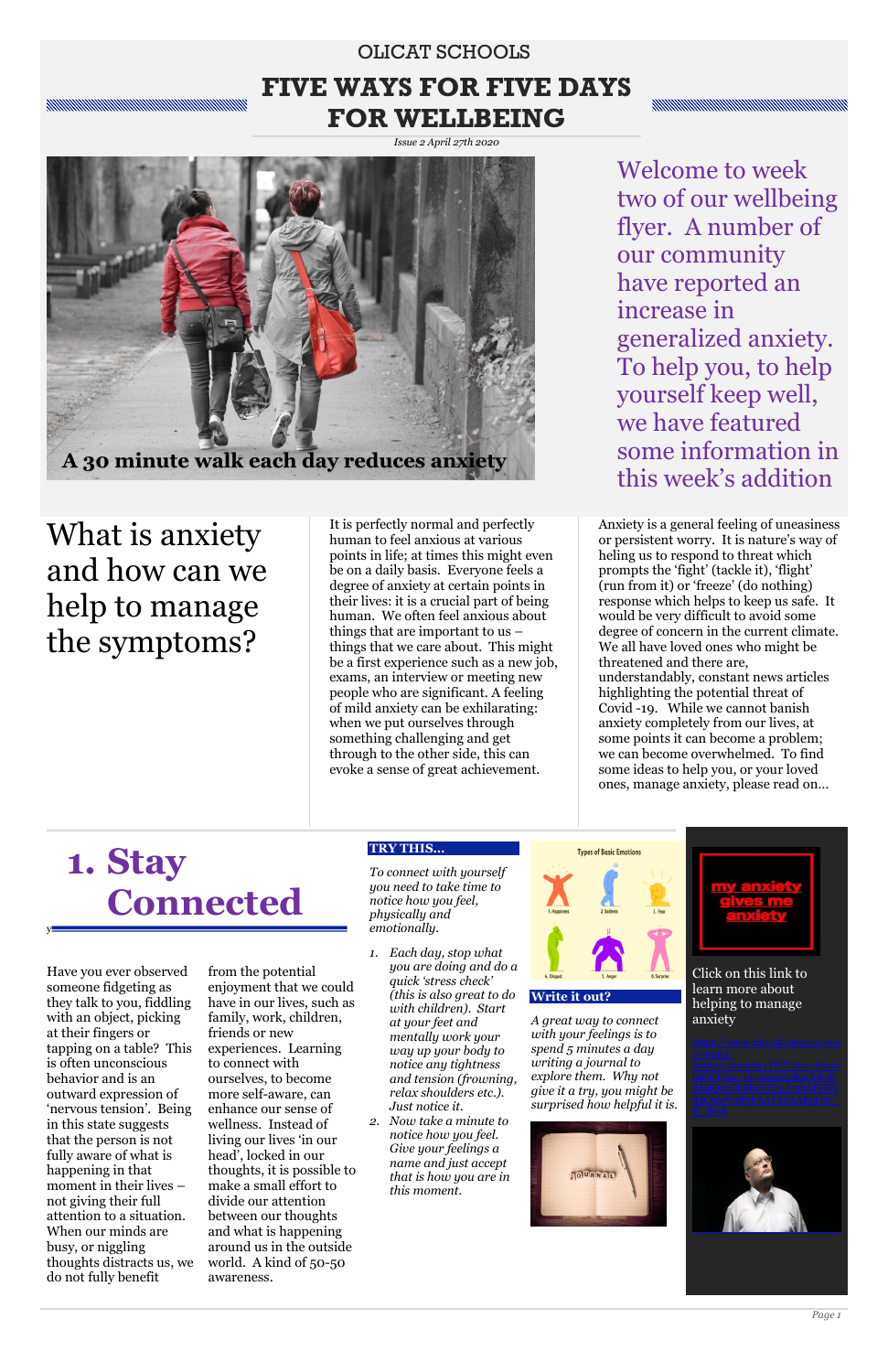#### **FIVE WAYS FOR FIVE DAYS FOR WELLBEING**

Fear provokes a typical 'fight or flight' response releasing surges of adrenaline to help us to respond quickly to a threat – it's an alarm response. Anxiety indicates a lingering sense of apprehension or chronic worry, dread or tension in anticipation of something bad that might happen which can result in on-going psychological and physiological feelings that can be acute.

# **2. Take Notice**

*Did you know that taking time to notice can reduce worry anxiety and depression?*

#### **TRY THIS…. Take a moment to**

**notice how you are feeling. Do you notice any of the following?**

- Tension in your body?
- Rapid heart rate?
- A feeling of dread, danger?
- Digestive discomfort?
- Difficulty focusing trembling or muscle twitching?
- Shortness of breath?
- Stomach pain?

If you notice these signs, you may be feeling anxious, particularly if they are persistent.

**Did you solve last week's riddles? Here are the answers:**

Q1. A crane

Q2. There was a father, his son and the grandson together so one son was also a father.

# **Can you solve these**





# **riddles:**

- Remember your last birthday.
- Describe what you wore yesterday.
- Recall the last time that you ate in a restaurant.
- Picture the face of your favourite pet.
- Think of five things that are really important to you.

- 1. Louise has four daughters and each daughter has a brother. How many children does Louise have?
- 2. What has 88 keys but can't open a



- single door?
- 3. The more you take the more you leave behind. What are they?

**TO SUPPORT YOUR CHILD'S LEARNING AT HOME, FOLLOW THIS LINK:** [https://educationend](https://educationendowmentfoundation.org.uk/covid-19-resources/support-resources-to-share-with-parents/) [owmentfoundation.o](https://educationendowmentfoundation.org.uk/covid-19-resources/support-resources-to-share-with-parents/) [rg.uk/covid-19](https://educationendowmentfoundation.org.uk/covid-19-resources/support-resources-to-share-with-parents/) [resources/support](https://educationendowmentfoundation.org.uk/covid-19-resources/support-resources-to-share-with-parents/)[resources-to-share](https://educationendowmentfoundation.org.uk/covid-19-resources/support-resources-to-share-with-parents/)[with-parents/](https://educationendowmentfoundation.org.uk/covid-19-resources/support-resources-to-share-with-parents/)

Look at the chart above. Take time to notice any recent changes to your usual way of being. Extreme, or long term stress can result in anxiety.

# 3.Keep Learning

We know that learning has many positive effects on our wellbeing.

Here are some links to help you to learn more about how to manage stress and anxiety.

[https://www.cdc.gov/coron](https://www.cdc.gov/coronavirus/2019-ncov/daily-life-coping/managing-stress-anxiety.html) [avirus/2019-ncov/daily](https://www.cdc.gov/coronavirus/2019-ncov/daily-life-coping/managing-stress-anxiety.html)[life-coping/managing](https://www.cdc.gov/coronavirus/2019-ncov/daily-life-coping/managing-stress-anxiety.html)[stress-anxiety.html](https://www.cdc.gov/coronavirus/2019-ncov/daily-life-coping/managing-stress-anxiety.html)

[https://www.recovery.anxi](https://www.recovery.anxiousminds.co.uk/) [ousminds.co.uk/](https://www.recovery.anxiousminds.co.uk/)

What can you do with your mind?

#### **TRY THIS:**

 Describe a journey from home to a particular place.

**Here is a web-link that will enable you to take some free courses offered collaboratively across universities. Why not give it a go?**

<https://www.futurelearn.com/>

#### **TRY THIS: FOR COOL KIDS**

**To help you to be super cool and relaxed try this exercises:**

1. Sit up- right like a king or queen on a throne.



- 2. Close your eyes (put the book down for now)
- 3. Put one hand on your stomach.
- 4. Imagine that your stomach is a balloon (you choose the colour).
- 5. Breath in gently to inflate (blow up) the balloon.
- 6. Breathe out slowly to deflate (let the air out) of the balloon.
- 7. Do this for 3 in and 3 out breaths.

#### **Why don't you try this every day for 5 days?**

Calming, noticing and controlling breathing is a good starting point to help our bodies to relax. We often subconsciously take a deep breath

when we are

feeling nervous or facing a challenge. We can benefit from taking longer, slower and deeper breaths to allow us to take in more oxygen. This helps to naturally calm and sooth us.

#### **TRY THIS:**

- 1. Sit comfortably in an upright position.
- 2. Breath in through your nose for 3 seconds – hold for 3 seconds; breath our though your mouth for 5 seconds.
- 3. Repeat for as long as is comfortable for you.



#### **TRY THIS:**

#### **Some fun breathing activities:**

**Even numbers counts:** count 2 in count 2 out; count 4 in; count 4 out; count 6 in count 6 out; count 8 in count 8 out.

**7-11**

Breathe in for a count of 7, breathe out for a count or 11 (repeat).

Now try this again but hiss the air through your teeth as you breathe out.

**Focus** on the coolness of on your nose as you breathe in and the warmth as you breathe out.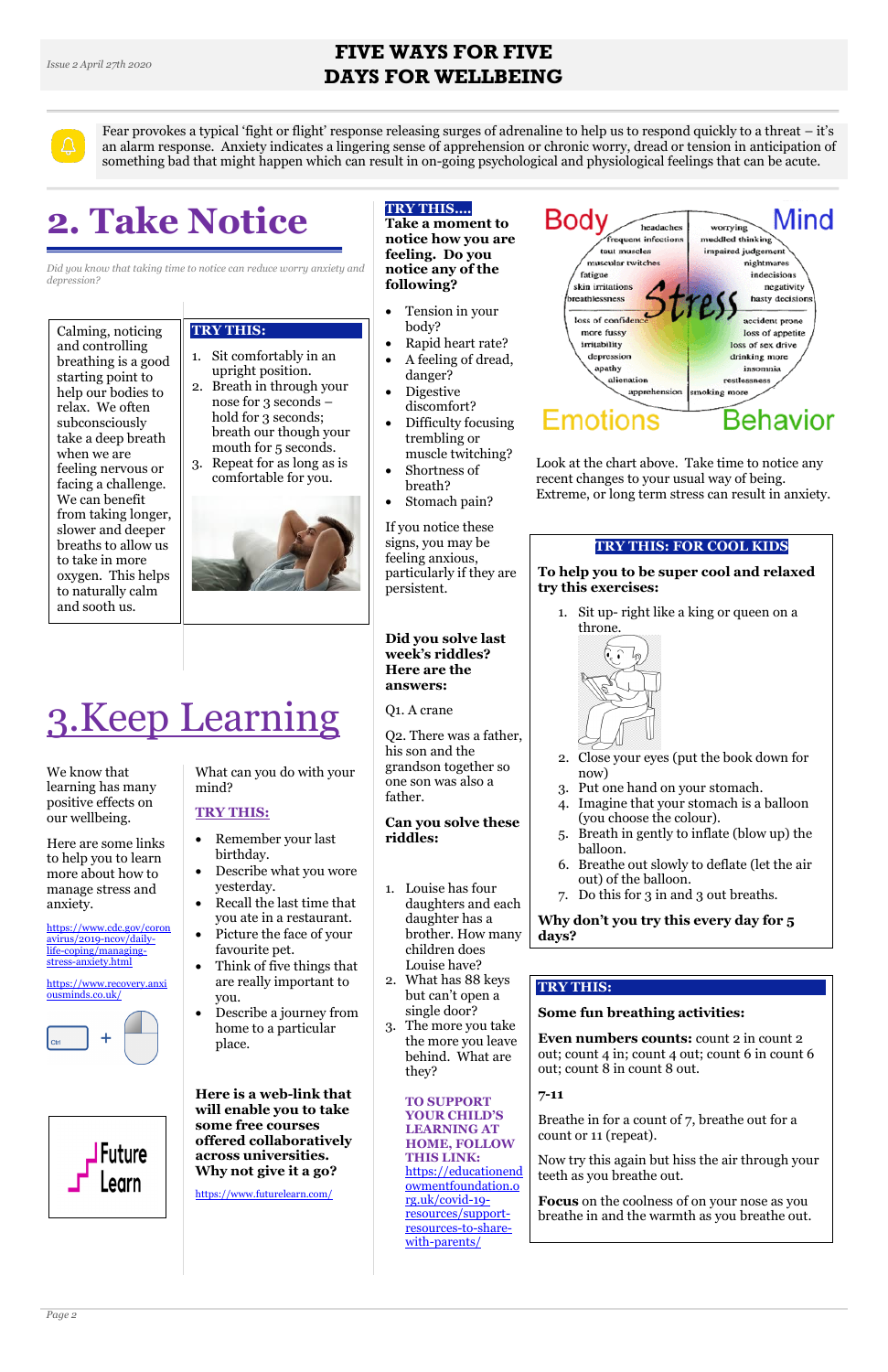#### **FIVE WAYS FOR FIVE DAYS FOR WELLBEING**



# *4. Be Active and keep well*

*Eating exercise and Sleep*

What we eat is really important but did you know that when we eat is also important?

Because our mind and body are linked, relaxing physically is beneficial for calming thoughts.

**Did you know that there are foods that can help to reduce anxiety? Some foods that might help include: brazil nuts; fatty fish; pumpkin seeds; dark chocolate (in moderation like everything else ); turmeric; chamomile; green tea and eggs.** 



- $\checkmark$  Keep regular sleep hours
- $\checkmark$  Wind down to prepare for sleep (warm bath; relaxation exercise such as stretching; listen to a calming CD etc.)



Sleep is vital to maintain our general health and wellbeing. Anxiety can cause sleep problems but sleep deprivation can also lead to anxiety.

#### **ANOTHER PLANK CHALLENGE…**

*Are you still practising the plank? Can you add another 10 seconds this week?*

#### **TRY THIS:**

#### **Something to ease young minds**

Here is a poem to learn to recite if family members are feeling worried about something

#### **Tips to help with a good night's sleep:**

 Ensure that your bedroom is sleep friendly by avoiding associations with wakefulness such as light, noise, TV etc. Keep a sleep dairy if you are having trouble sleeping and seek medical advice if it goes on for a long period of time.

#### **The Worry Monster Poem I'm your little worry monster**

**I am always here**

**When worries pop into your head**

**Don't let them turn to fear**

**Take a piece of paper**

**Make sure you write your name**

**Explain your worry**

**Write it clear and plain**

**Put the worry into my mouth**

**And let me eat the fear**

**Put a smile upon your face**

**Then give a great big cheer**

Debbie Palphreyman **(2016)**

To find out more click here about sleeping with anxiety, click here.



[https://www.mind.org.uk/infor](https://www.mind.org.uk/information-support/your-stories/sleeping-with-anxiety/) [mation-support/your](https://www.mind.org.uk/information-support/your-stories/sleeping-with-anxiety/)[stories/sleeping-with-anxiety/](https://www.mind.org.uk/information-support/your-stories/sleeping-with-anxiety/)

### How are you feeling today?

**SLEEP FACTS** -Everyone is spending a lot more time on a screen; that is understandable. However, it is really important to be aware that excessive screen time can lead to insomnia. The blue light emitted by electronic devices can suppress the release of the hormone melatonin which regulates our circadian rhythm (our body clock). Try to avoid working on a screen too late at night. The issue with a lack of sleep it that is has many adverse effects and can make us prone to obesity; heart disease and diabetes. It also effects our ability to learn, as it impairs memory. Slowing reaction times can also pose a risk when driving. As sleep reduction also raise blood pressure and reduces our body's amount of time to repair, it is so important to get enough sleep so that our immunity to infection is strong.